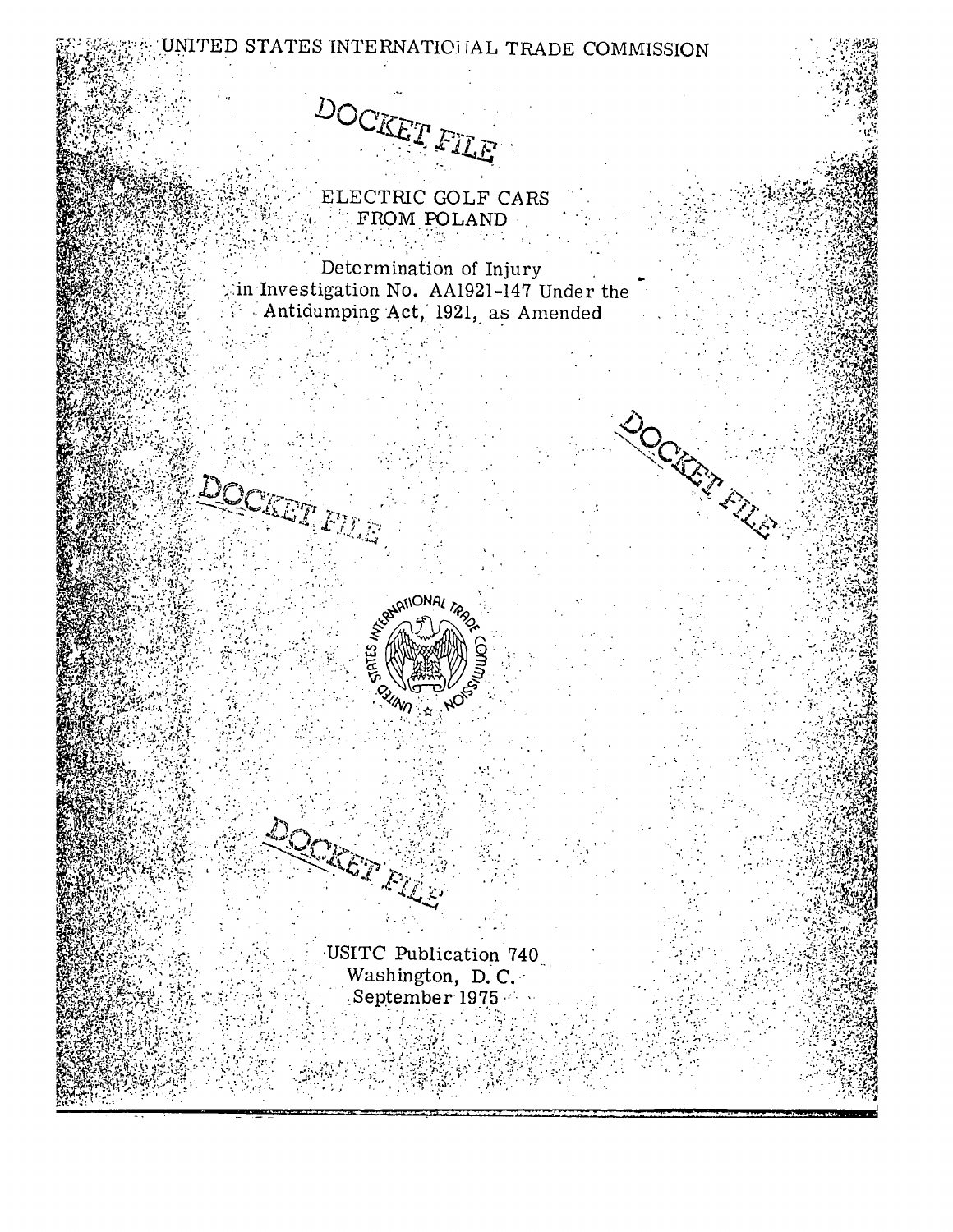# UNITED STATES INTERNATIONAL TRADE COMMISSION

# COMMISSIONERS

Will E. Leonard, Chairman Daniel Minchew, Vice Chairman Conge M. Moore<br>Catherine Bedell<br>Joseph O George M. Moore Mag Joseph O. Parker' Italo H. Ablondi

Kenneth R. Mason, Secretary to the Commission  $\label{eq:2} \frac{1}{\sqrt{2\pi}}\sum_{i=1}^N\frac{1}{\sqrt{2\pi}}\sum_{i=1}^N\frac{1}{\sqrt{2\pi}}\sum_{i=1}^N\frac{1}{\sqrt{2\pi}}\sum_{i=1}^N\frac{1}{\sqrt{2\pi}}\sum_{i=1}^N\frac{1}{\sqrt{2\pi}}\sum_{i=1}^N\frac{1}{\sqrt{2\pi}}\sum_{i=1}^N\frac{1}{\sqrt{2\pi}}\sum_{i=1}^N\frac{1}{\sqrt{2\pi}}\sum_{i=1}^N\frac{1}{\sqrt{2\pi}}\sum_{i=1}^N\frac{$ 

a sa S

Address all communications to United States International Trade Commission Washington, D.C. 20436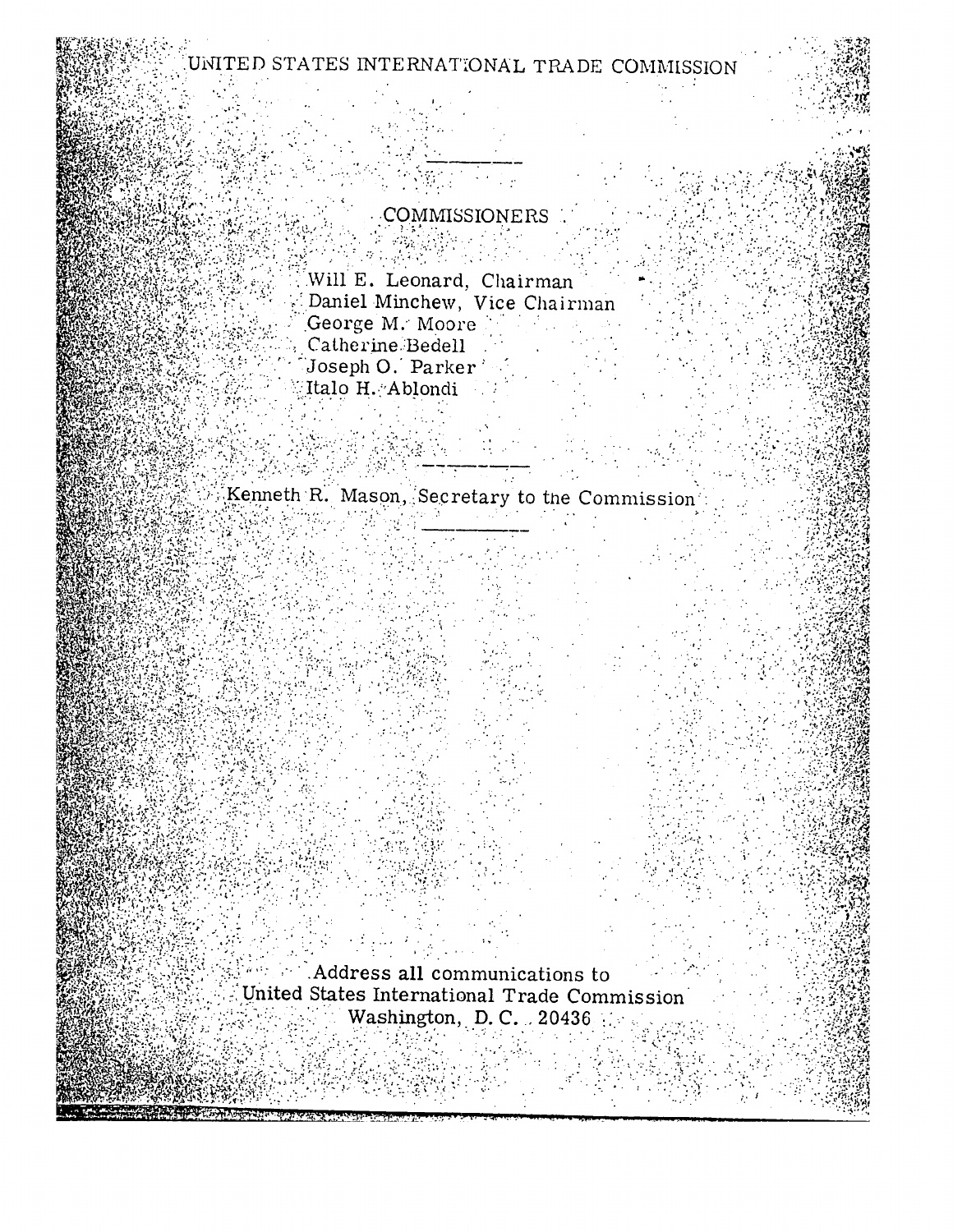September 16, 1975

## $[AA1921-147]$

ELECTRIC GOLF CARS FROM POLAND

Determination of Injury

On June 16, 1975, the United States International Trade Commission received advice from the Department of the Treasury that electric golf cars from Poland are being, or are likely to be, sold in the United States at less than fair value within the meaning of the Antidumping Act, 1921, as amended (19 U.S.C. 160(a)). Accordingly, on June 29, 1975, the Commission instituted investigation No. AA1921-147 under section 201(a) of said act to determine whether an industry in the United States is being or is likely to be injured, or is prevented from being established, by reason of the importation of such electric golf cars into the United States.

Notice of the institution of the investigation and of a public hearing to be held in connection therewith was published in the Federal Register of June 26, 1975 (40 F.R. 27079). The hearing was held on July 29 and 30, 1975.

In arriving at its determination, the Commission gave due consideration to all written submissions from interested parties, evidence adduced at the hearing, and all factual information obtained by the Commission's staff from questionnaires, personal interviews, and other sources.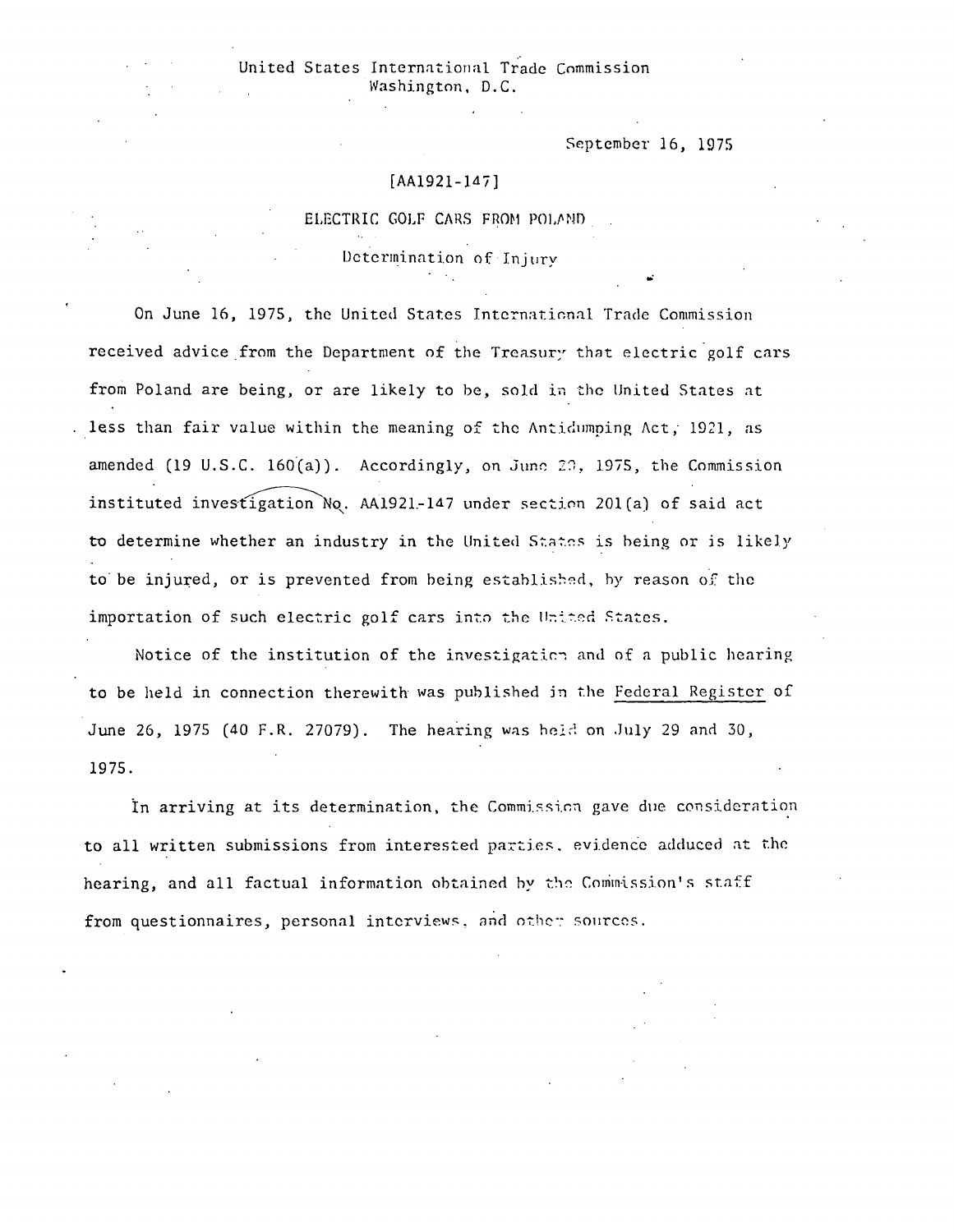On the basis of the investigation, the Commission has determined by a vote of 5 to 1 (Commissioner Moore dissenting) that an industry in the United States is being injured by reason of the importation of electric golf cars. from Poland that are being, or are likely to be, sold at less than fair value within the meaning of the Antidumping Act, 1921, as amended.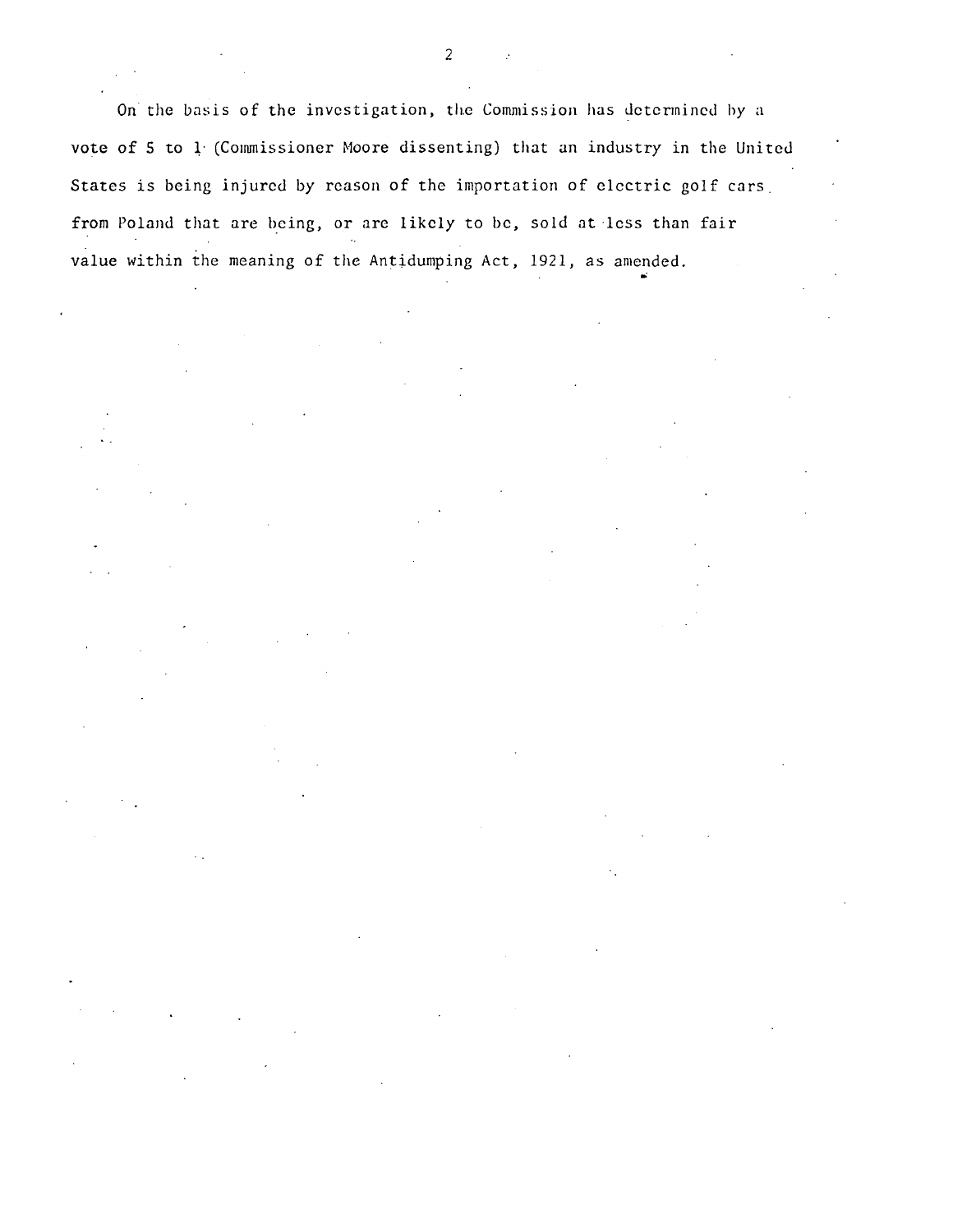### Statement of Reasons for Affirmative Determination of . Commissioners Leonard, Minchew, Bedell, and Parker !/

In our opinion, an industry in the United States is being injured by reason of the importation into the United States of electric golf cars from Poland which are being, or are likely to be, sold at less than fair value (LTFV) within the meaning of the Antidumping Act, 1921, as amended. The reasons in support of this determination ate set forth below.

#### Injured industry

The imported articles found to be sold at LTFV by the Department.of the Treasury and the imported articles covered by the Commission's notice of investigation in this. proceeding are electric golf cars (units powered by electric storage batteries). However, in making the determination in this case, the industry we have concluded is being injured consists of the producing facilities in the United States devoted to the manufacture of gasoline golf cars (units powered by internal combustion engines) as / well as electric golf cars.  $2/$  There are  $13$  producers of golf cars in the United States. Some of these producers make both gasoline and electric golf cars; the remaining producers make only electric golf cars. The domestic facilities used and many of the production processes involved are the same for both electric and gasoline golf cars. To say

 $\overline{1/2}$  Commissioner Ablondi concurs in the result.

2/ See the discussion of industry in Lock-in Amplifiers and Parts Thereof from the United Kingdom, USITC Publication 736, p.4, July 1975.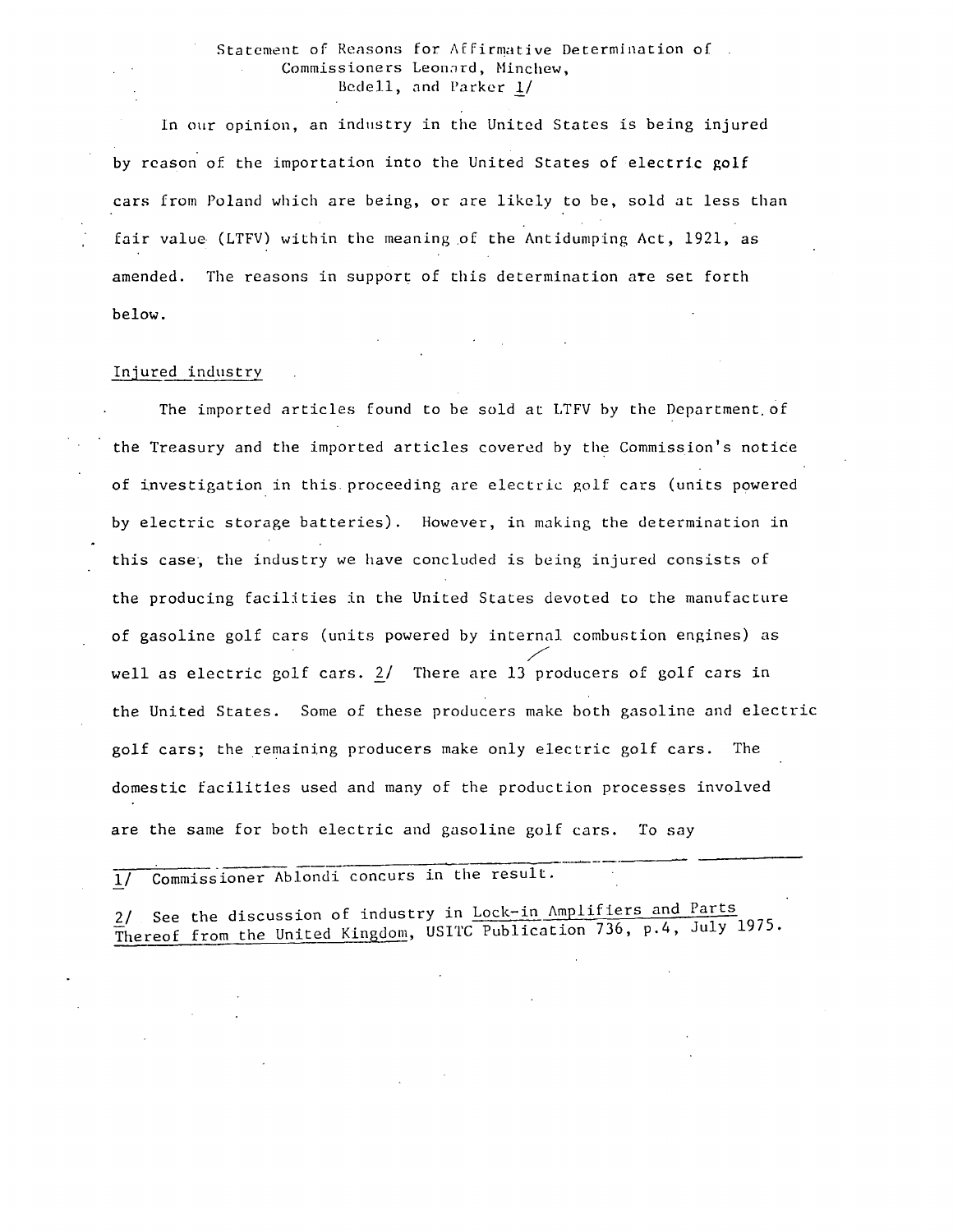there is an electric golf car industry separate, and apart from the gasoline golf car industry would be to artificially and arbitrarily segment directly competitive articles made in integrated facilities in an inregrated industry.

#### The LTFV imports

Treasury's LTFV determination is based upon an examination of all entries of electric golf cars imported from Poland during the 10-month period December 1973 through September 1974. Treasury found that 100 percent of the sales were made at LTFV and that the margins of dumping 1/ were substantial, exceeding 20 percent. Moreover, the Commission's investigation disclosed that these margins of dumping were in most instances large enough to account for the entire amount by which the LTFV imports undersold domestically produced golf cars.

#### Market penetration and lost sales

The first indication of injury to the golf car industry in the United States is that industry's lost sales reflected in the penetration of the U.S. market by the LTFV imports. Polish golf cars, which first entered the U.S. market in 1971, rapidly increased as a share of the U.S. market for all golf cars from zero percent in 1970 to 12 percent in 1974 and to 18 percent in January-June 1975. The number of units imported increased annually from 959 cars in 1971 to 6,897 cars in 1974; imports increased again during January-June 1975, when they were about 60 percent greater than during January-June 1974. The rapid increase in imports was accompanied by a leveling off of U.S. production of golf cars in 1974 and a precipitous decline in U.S. output during January-June 1975.

 $\ddot{\cdot}$ 

<sup>1/</sup> The margins in this case were figured by determining the difference between the purchase price of the Polish golf cars and a constructed value based upon golf cars produced in Canada by the Marathon Golf Car Co.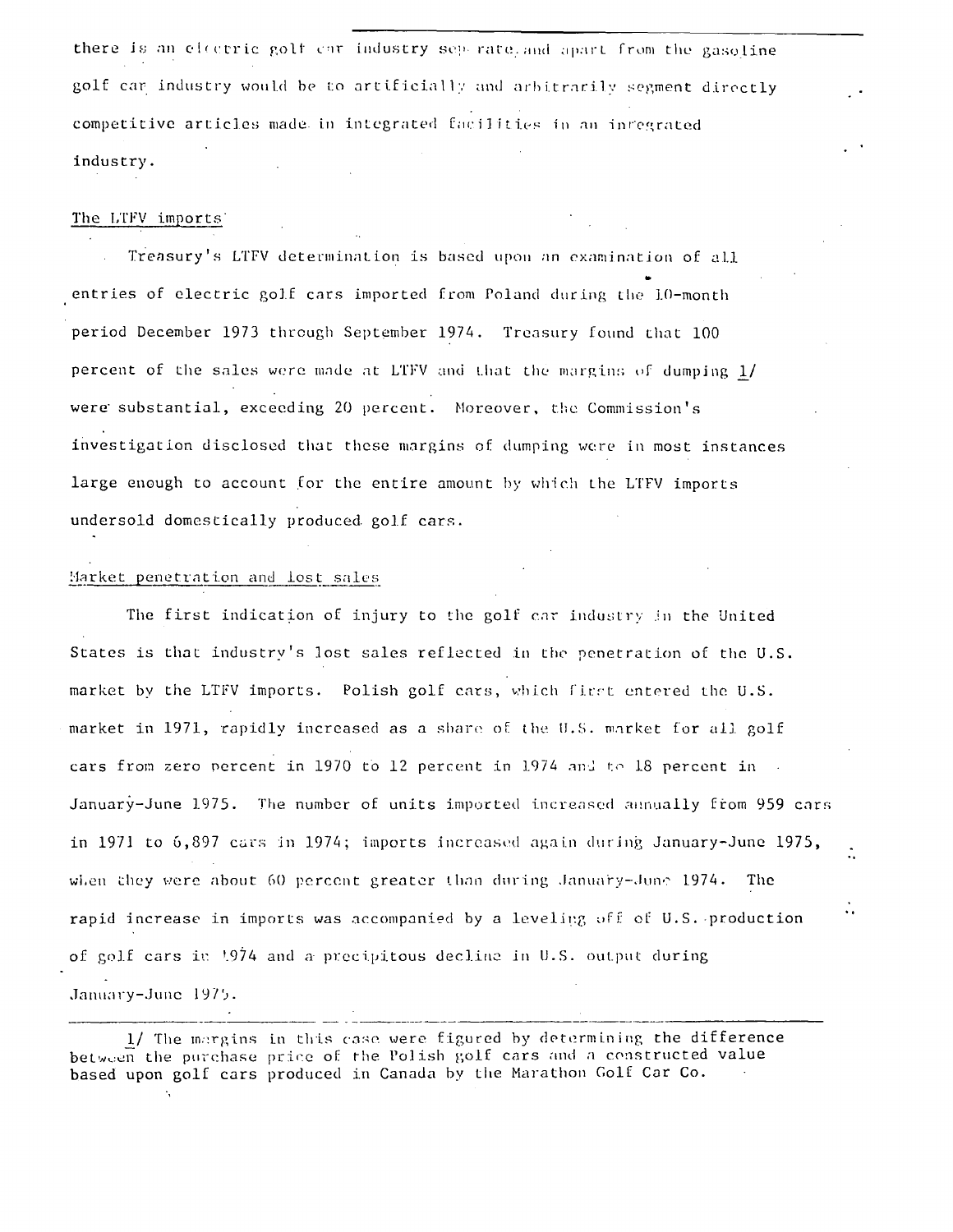The import penetration cited above occurred in the presence of a ready demand for golf cars. Golf courses, the purchasers of very nearly all golf cars, have a need and a desire for golf cars and are going to buy cars, regardless of their origin. The fact that they bought the substantial ·.number· of imported golf cars sold at LTFV indicated above meant that they did not buy domestic golf cars. There were virtually no other imports available to the U.S. market. Clearly, the market penetration by the LTFV imported merchandise meant lost sales to the domestic industry and, therefore, injury to the domestic industry.

# Loss of profits

While lost sales of the magnitude indicated by the import penetration discussed above is sufficient to result in *a* determination of injury under the Antidumping Act, injury to the domestic golf car industry is also present in the form of reduced profits following not only as *a* result of the lost sales but more directly as a.result of an inability to raise prices enough to cover sharply rising costs.

Golf cars imported from Poland have consistently undersold domestically produced cars by varying and usually significant margins. As indicated previously, the margins of dumping found in this case by Treasury were in most instances large enough to account for the entire amount by which LTFV imports undersold domestically produced golf cars. Such sales, in the face of a constant demand, necessarily had a'n adverse competitive impact on U.S. producers and affected their ability to relate

5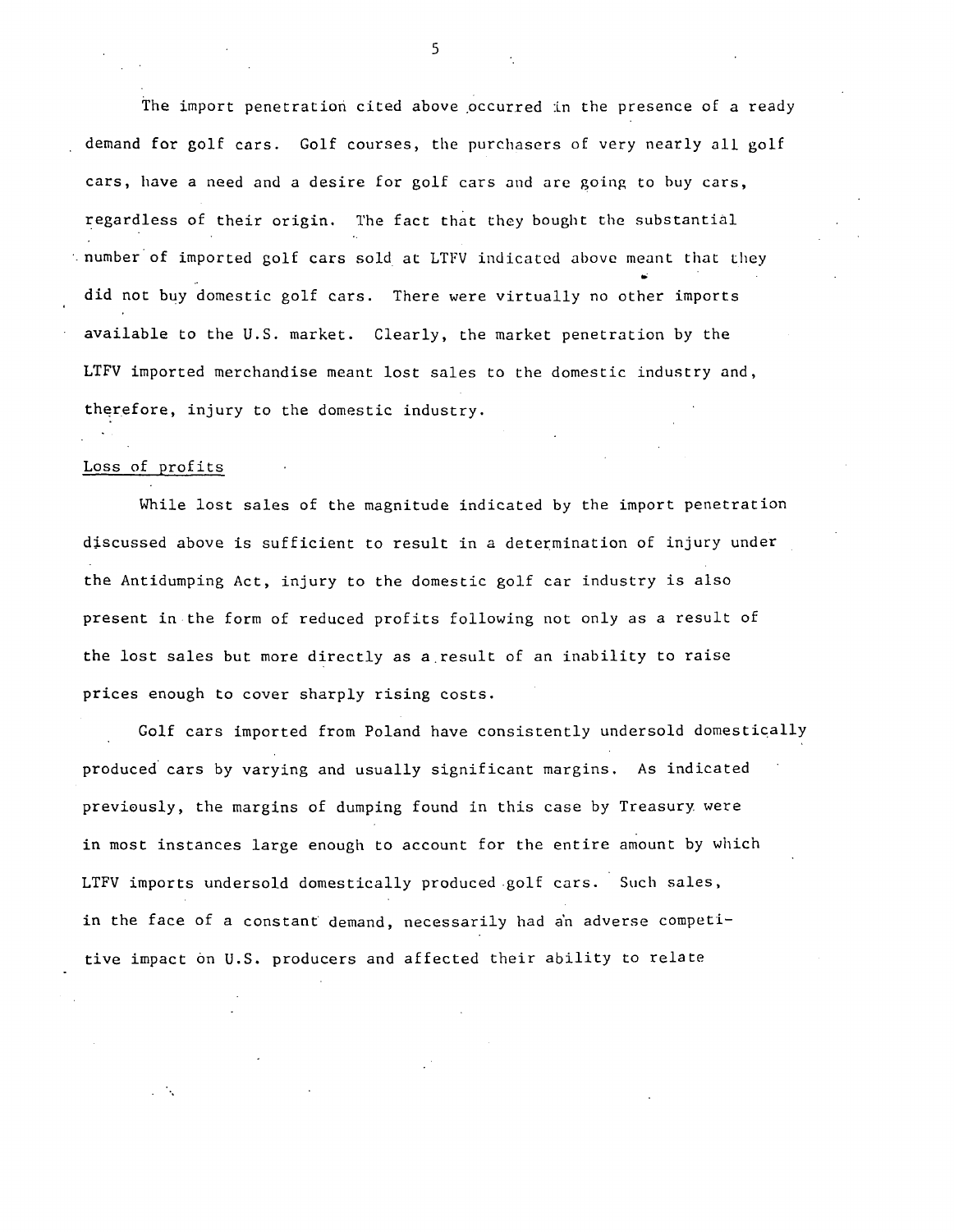their selling prices more closely to the rapidly increasing costs of manufacturing during a period of great inflation in 3uch costs. Domestic producers could not increase their prices in 1974 (after price controls had been lifted) and January-June 1975 to fully offset their increased costs without risking an additional loss of market share to LTFV imports.

Data obtained by the Commission from five large U.S. producers of golf cars, which firms account for the great bulk of total U.S. production, show that the aggregated net operating profits of these producers declined from about \$4.3 million per year during 1971-73 to a net operating loss of  $$0.1$  million in 1974 and a loss of  $$0.9$  million for January-June 1975. Further, 1974 and January-June 1975 were marked by announcements that two large U.S. producers of golf cars would discontinue production of these articles. This drastic change in the profitability of the domestic producers is attributable in part to a loss of market share to LTFV imports and to an inability of the domestic producers to raise their prices sufficiently to cover higher costs and return a reasonable profit in the face of lower priced LTFV imports in the U.S. market.

6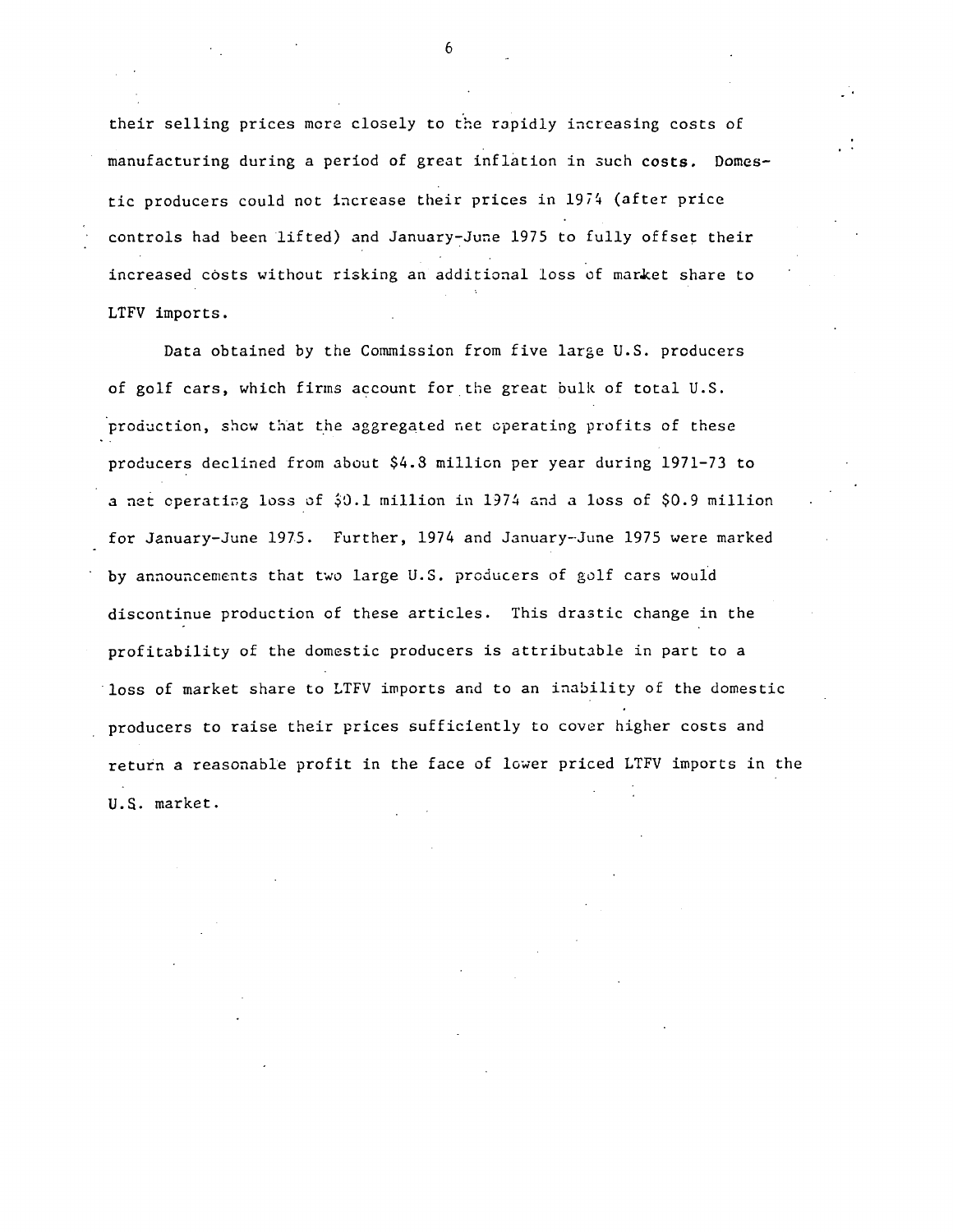#### Causation

Notwithstanding the effective distribution and service organization employed by the domestic industry, as well as the comparable quality of the imported and domestic golf cars, the imported Polish golf cars have made substantial inroads into the U.S. market. While a segment of the U.S. industry, i.e., gasoline golf car production, may well have been affected by the energy shortage in 1973 and 1974, and while there is other. evidence that labor and management difficulties may have existed for some producers, nevertheless, the successful marketing of the imported golf cars is largely attributable to their significantly lower prices made possible by substantial dumping margins. Thus, the injury suffered by the domestic golf car industry jn the form of a reduced share of the market and a declining profit position is "by reason of," as such phrase is used in the Antidumping Act, the importation of the golf cars from Poland sold at LTFV.

#### Conclusion

On the basis of the foregoing, an affirmative determination is required; an industry in the United States is being injured by reason of the importation into the United States of electric golf cars from Poland which are being, or are likely to be, sold at LTFV.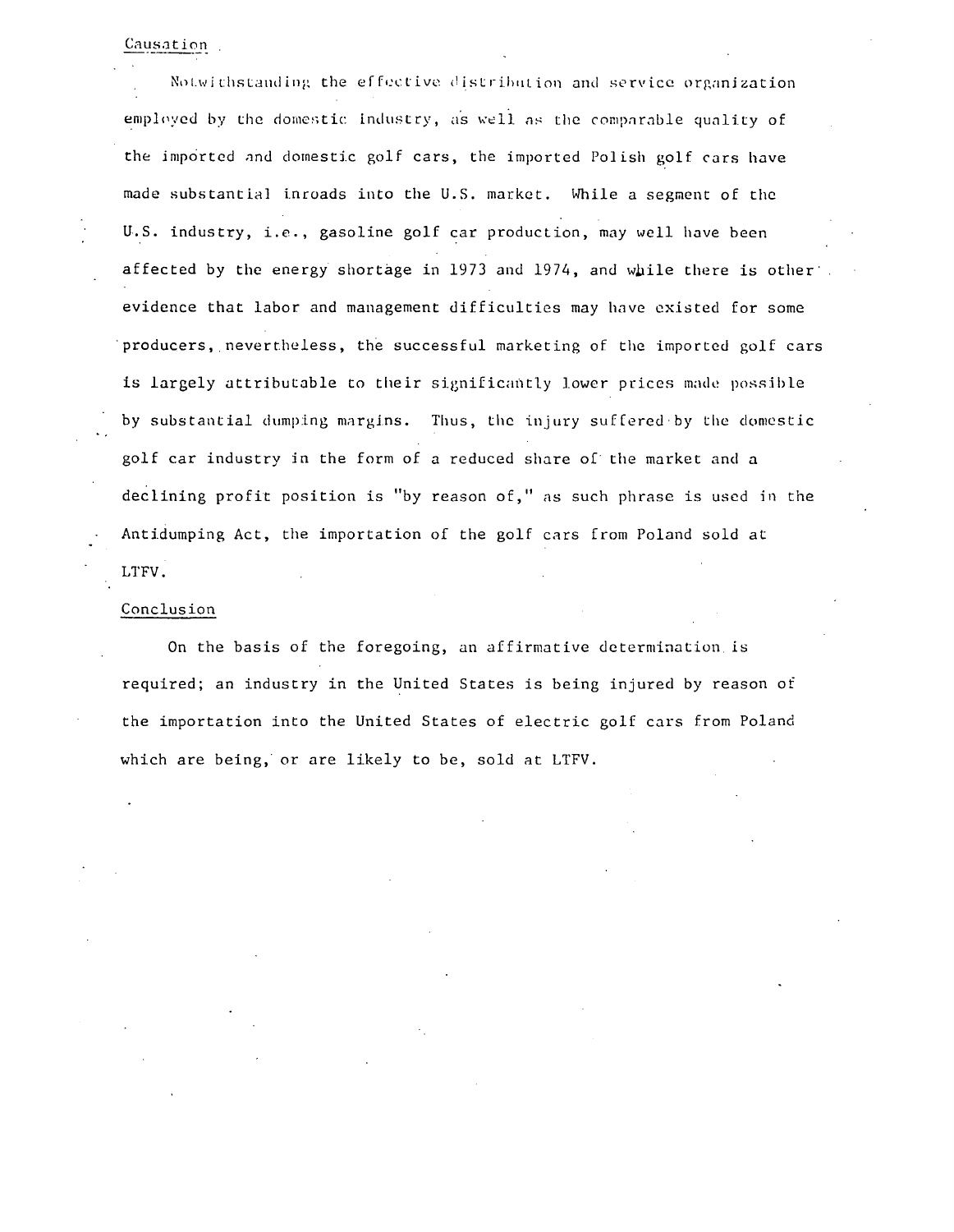## IMINORIAL THIS OF COMMISSIONER ROBGE M. MOORE

 $\cdot$   $\cdot$ 

This case arises by reason of advise received by the U.S. International Trade Commission on June 16, 1975, from the Department of the Treasury that electric golf cars from Poland are being, or are likely to be, sold in the United States at less than fair value within the meaning of the Antidumping Act, 1921, as amended. Accordingly, on June 20, 1975, the Commission instituted an investigation as required by the Antidumping Act to determine whether an industry in the United States is being or is likely to be injured, or is prevented from being established, 1/ by reason of the importation of such electric golf cars into the United States.

In order to make an affirmative determination under this Act the Commission has decided in a number of earlier cases that not only must it find that a U.S. industry is being or is likely to be injured, but that such injury must be by reason of the importation of certain less than fair value (LTFV) articles, which in this case are electric golf cars from Poland.

I agree with the majority that an industry in the United States (defined as the domestic facilities devoted to the production of electric and gasoline powered golf cars) is being injured.

However, I do not agree that such injury is by reason of the importation of LTFV electric golf cars from Poland.

The evidence shows that the penetration of golf cars imported from Poland into the U.S. market has increased from 2 percent in 1971 to 12 percent (or from 1 to 6 percent when measured by value of imports) in

1/ Prevention of the establishment of an industry is not an issue in this case.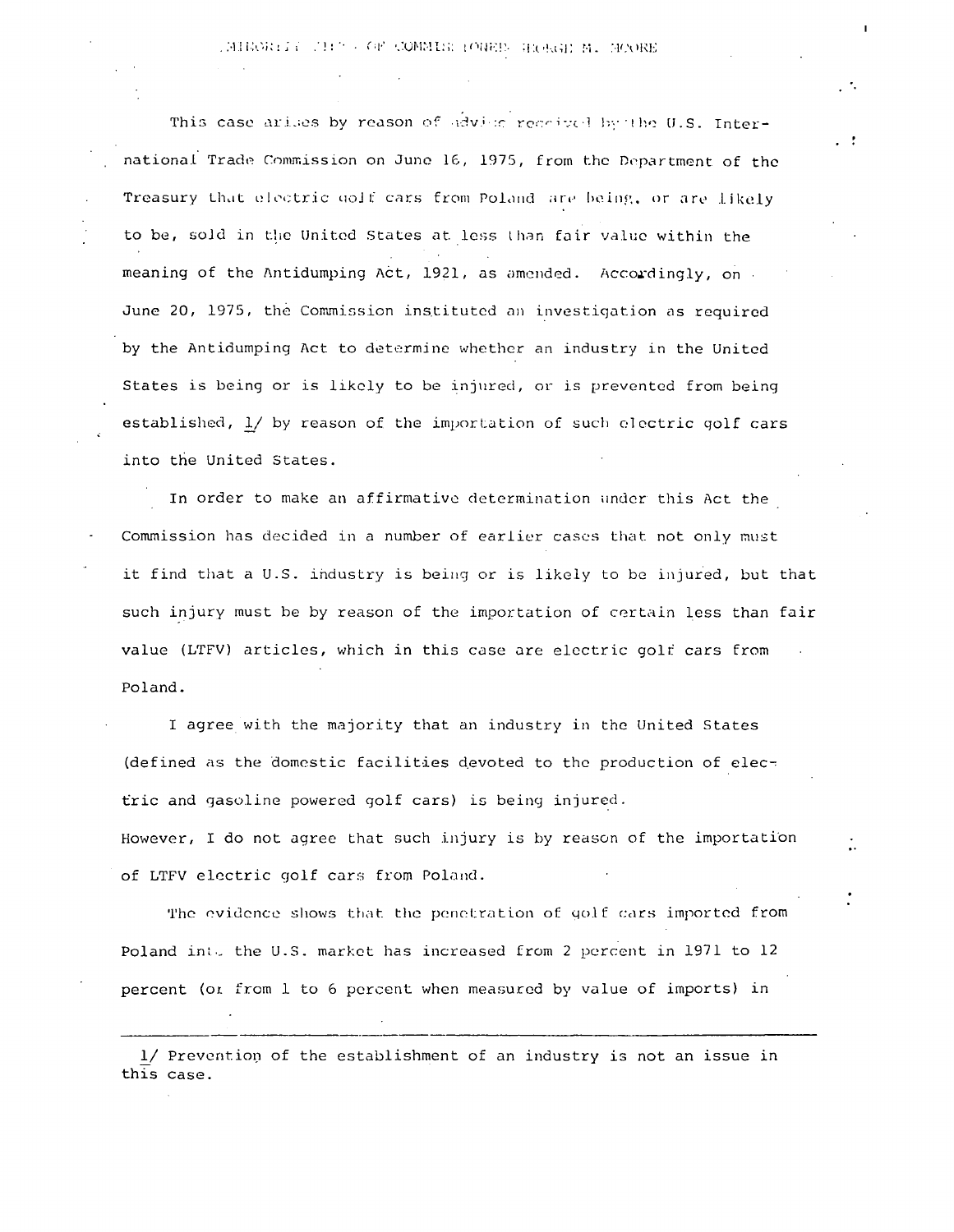1974, the year in which the Treasury Department found LTFV sales. Nevertheless, in a number of antidumping cases, the Commission has decided that market penetration alone is insufficient to establish injury.  $1/$ Therefore, we must look further for a causal connection between the LTFV imports and injury to the U.S. industry.

Apparently, evidence of this causal link rests on the fact that the U.S. industry suffered a net loss of \$103,000 in 1974 after experiencing net profits averaging over \$4.8 million annually for the previous 3 years, while during the period 1971-74 imports increased from 959 cars to 6,897 cars. However, this evidence is misleading and only the opposite conclusion can be reached by an·objective evaluation of the facts.

Golf car imports from Poland totaled 959 in 1971 when the U.S. industry experienced a net profit of \$4.7 million. In 1972, these imports rose to 2,799 while the U.S. industry increased its net profit to \$5.1 million. In 1973 imports of golf cars from Poland increased to 6,087, yet the U.S. industry maintained a profit of \$4.6 million. In 1974 when the profits of the U.S. industry dived to a loss of \$103,000, market penetration increased only 1 percent. Clearly, the increase of a mere 810 in imports of golf 6ars between 1973 and 1974 could not possibly have caused the U.S. industry to suffer a loss in net profits of \$4,672,000. We must, therefore, look elsewhere for the causal link between LTFV imports and any injury suffered by the U.S. industry.

The complaining U.S. industry apparently asks for the best of both worlds. If, as the testimony of industry witnesses alleged, there were

1/ e.g. Hand-Operated Plastic Pistol-Grip Liquid Sprayers from Japan,... Investigation N. AA1921-138..., TC publication 662, 1974.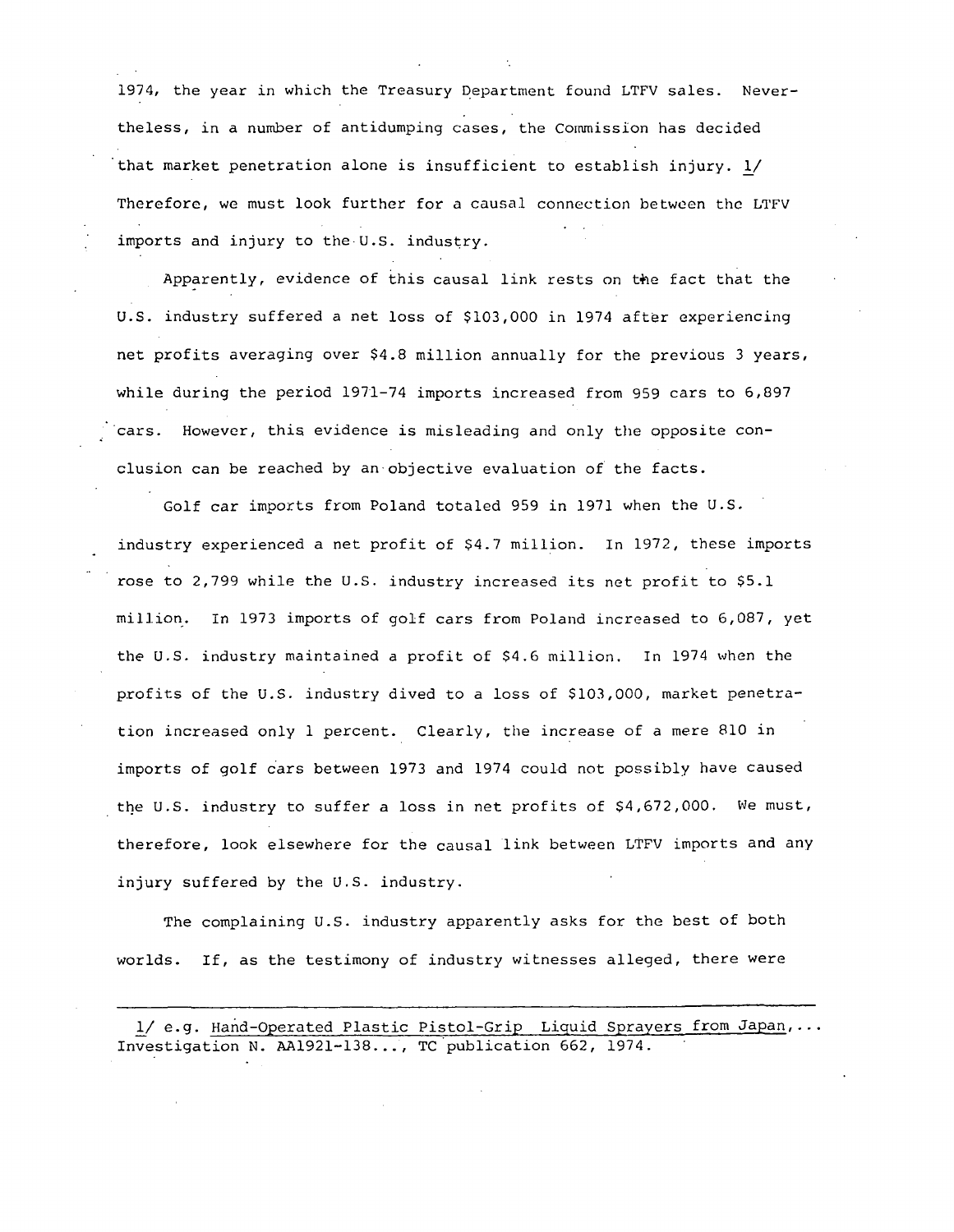LTFV sales of golf cars in the years prior to 1974, then the healthy net profits of the U.S. industry in those years. (1971, 1972, and 1973) refute the contention that any injury was caused by increased market penetration of LTFV imports. However, if the absence of industry profits which first occurred in 1974 is proof of jnjury, then it *is* impossible to blame LTFV imports for such loss when the market penetration from 1973 to 1974. increased by only 1 percent or 810 golf cars.

Volume of sales by the dcmestic industry may provide. some indication of injury. However, the annual sales figures do not support such a conclusion. In 1971 the total sales of electric and gasoline powered golf cars totaled 42,314. In 1972 these sales increased to 48,816. In 1973 such golf car sales increased to 51,968 and by 1974 the sales of golf cars by the U.S. industry had increased to 52,206 and if the sales figures for the first 6 months of 1975 are a basis for predicting this year's industry sales, they will exceed the 1974 sales volume. There was a reduction in the industry's (three producers) sales of gasoline powered golf cars during 1974 when there was a severe nationwide gasoline shortage which discouraged customers (golf courses) from purchasing or leasing such equipment. However, sales of gasoline powered golf cars recovered in the first 6 months of 1975 when they almost equaled total sales for the entire year of 1974. Thus, we must look further to find evidence that any injury to the U.S. industry was by reason of LTFV sales.

The U.S. industry increased the prices of its golf cars during the period of time examined by the Commission. These price increases varied between \$50 and \$250 per car and most occurred in 1974 and 1975 when most firms stated that these were the years they experienced greatest injury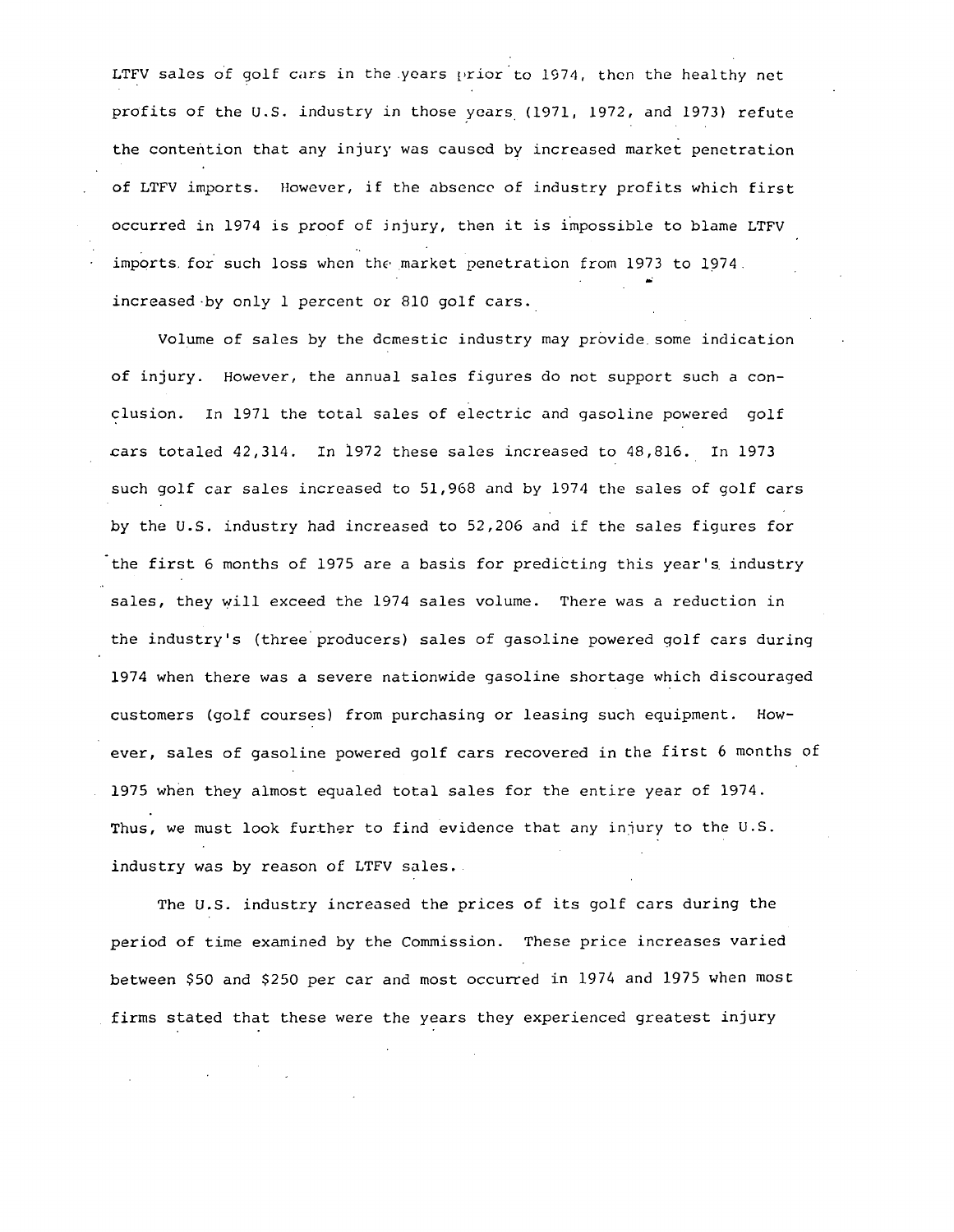from imports. However, the prices of the LTFV imported golf cars increased by \$120 per car during the same period, which amount almost equaled the average LTFV margin found by the Department of the Treasurv.

It is impossible to find any clear indication of price suppression or price depression by reason of LTFV imports based on the evidence secured by the Commission.

Thus we have a strange anomaly. We find an industry complaining of injury by reason of LTEV sales of imports; yet its sales have increased, it has increased its prices, and its employment has remained generally stable.

Other facts developed during the Commission's investigation which mitigate against a finding of injury to the U.S. industry by reason of less than fair value sales of imperted golf cars from Poland are as follows:

1. The Commission was unable to substantiate allegations regarding sales lost by U.S. producers to LTFV imports.

2. Dealers of domestically produced golf cars who testified before the Commission stated that they would have to lower their prices between. \$100 and \$250 in order to be price competitive with the LTFV imports. . Thus the elimination of the less than fair value margin will not benefit the U.S. producers nor remove the problems of the U.S. industry.

3. Declines in industry profits in 1974 and 1975 were not caused by a decline in sales, but rather they were related to increases in direct and indirect costs.

4. The largest U.S. golf car producers increased prices which resulted in increased sales in 1974 and 1975 by the U.S. industry.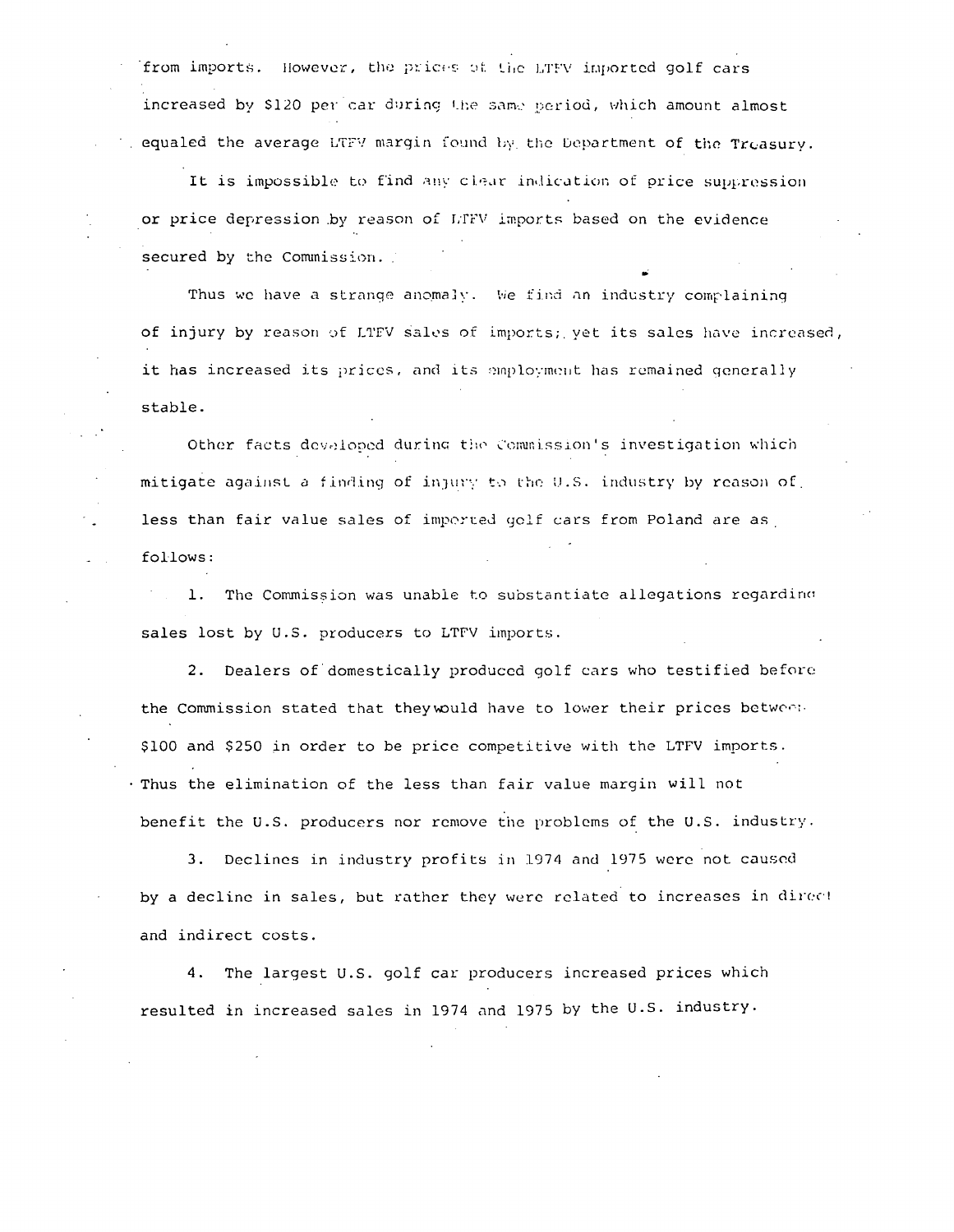5. Virtually all of the golf can manufactured in the United States during the period 1971-75 week peodoced by the seven largest firms in the U.S. industry. Five of these producers continued to maintain their individual shares of the U.S. market while competing with imported golf cars.

6. Although the penetration into the domestic market by volume of imported golf cars was 12 percent in 1974, market penetration reached only a level of 6 percent in 1974 when measured by value of imports.

7. Harley-Davidson's recent difficulties with respect to its electric golf car operations were attributable to its inability to develop, and manufacture, a new electric golf car. The firm's failure to meet the schedule for the introduction of its new car, after its other electric model was discontinued, can in no way be attributed to LTFV imports.

8. The 14-week strike from June to September, 1974, at its golf car production facility in Milwaukee, was an important factor contributing to injury suffered by Harley-Davidson in that year. Otis Elevator Company's decision to terminate its golf car production in the latter part of 1974 was for reasons other than imports of golf cars.

9. Outboard Marine Corporation has announced that its golf car production will be terminated in December, 1975. The firm's decision to terminate its golf car production was unrelated to LTFV imports.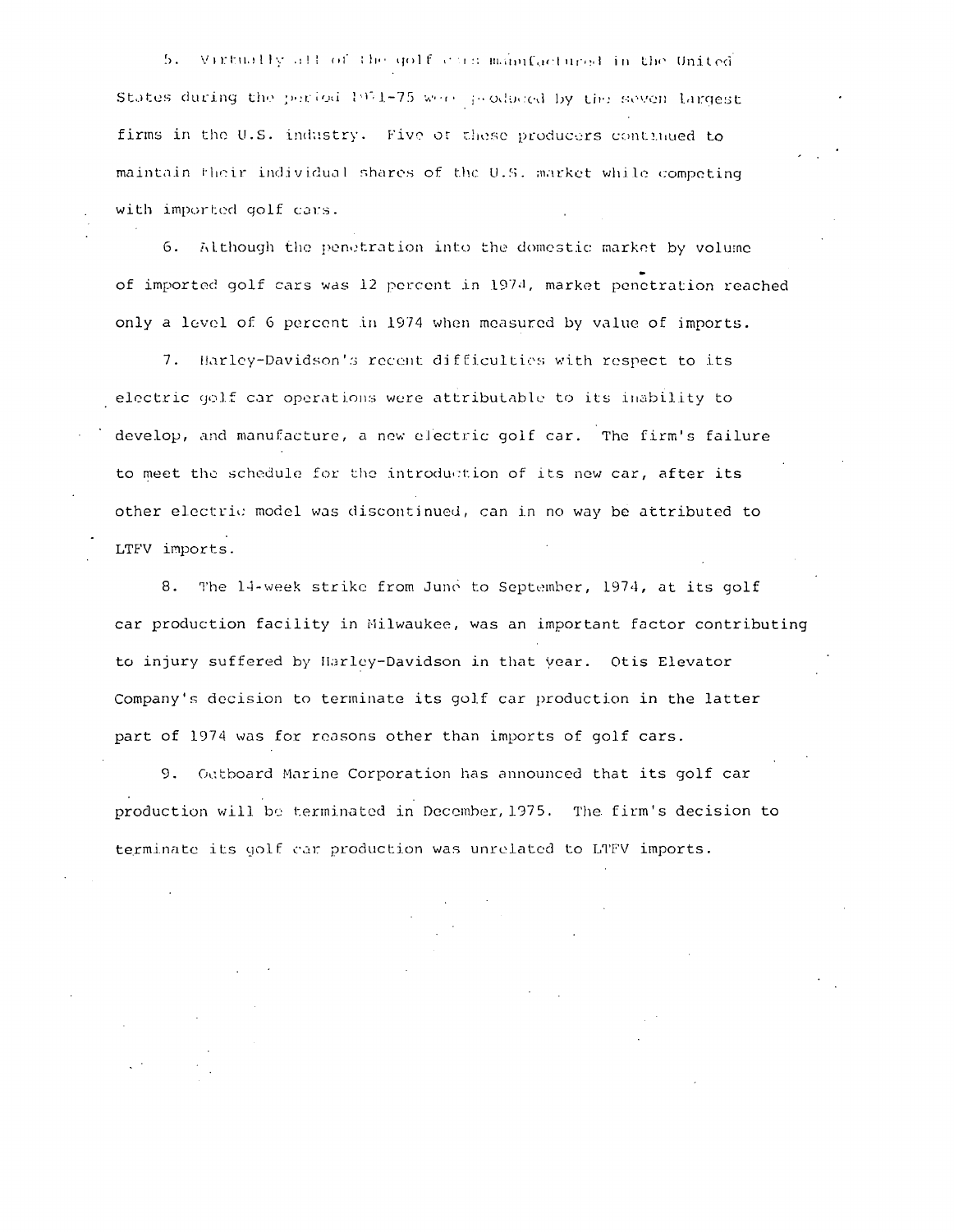In view of the foregoing, I have concluded that an industry in the United States is not being, nor is likely to be injured by reason of the importation of golf cars from Poland sold in the United States at less than fair value. Therefore, I have made a negative determination in this case.

As a postscript, on behalf of the millions of patrons of "the ancient and honorable game'' of golf, I am saddened by the decision of the majority. Not only do I believe it is in error, but I am chagrined by the thought that its probable result will be an increase in golf car ·fees at hundreds of golf courses throughout the land.